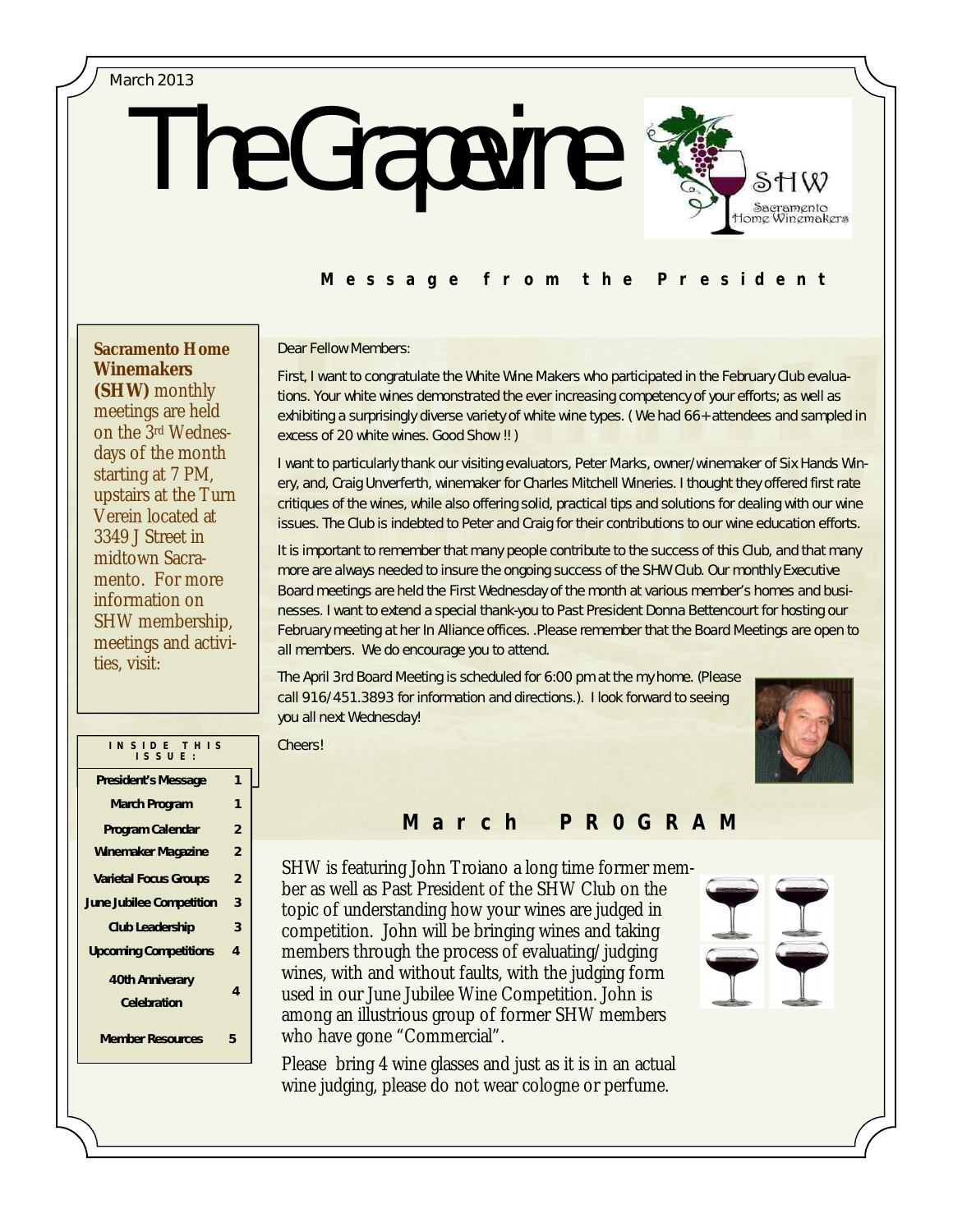#### **2 0 1 3 p r o g r a m c a l e n d a r**

April 17—SHW 40th Anniversary Party

May 15—TBA

June 1—June Jubilee Competition/Picnic June 19—Non-Bordeaux wine evaluations July 17—Bordeaux varietal evaluations August 3—Winemaking 101 Class August 21—TBA September 18—TBA

October 16 –John Hyde—Making the transition from home winemaking to the commercial market, AND

Barbara Bentley on designing and printing wine labels for home wine

November—Harvest Dinner

November 13th—Annual Meeting, travelogue, and dessert/ sparkling and fruit wine evaluations

December—Holiday Party

# **W i n e m a k e r M a g a z i n e ' s I n t e r n a t i o n a l A m a t e u r W i n e C o m p e t i t i o n**

In 2012, Sacramento Home Winemakers proudly won Winemaker Magazine's International Amateur Wine Competition "Club of the Year" award. In last year's contest, over 4,300 wines from all 50 states and several countries were judged. Winners are announced at the magazine's home winemaking conference in the spring. This year, the

conference is in mid-May in Monterey and SHW has been asked again to pour their wines at the conference.

We plan to take 3 cases of wines made by SHW members for the pouring. Please consider donating a bottle or two of your good stuff - after all, we've got to show them the quality of wines we make! Co-VP Sonia Baron and

Membership Co-Chair Fred Millar will be collecting the wines at the March and April SHW meetings and will also be sharing the responsibilities of pouring SHW wines at the conference. For more details, please contact Fred at fredmillar1@gmail.com or 916 576-9596.

**"I cook with wine, sometimes I even add it to the food." W.C. Fields**

# **2 0 1 3 V A R I E T A L F O C U S G R O U P S**

Harvest is only 6 months away! Time to think about what wines you'd like to make this upcoming fall and start scouting for grapes.

Volunteer to coordinate a varietal focus group. Maybe you'd like to try your hand at making a new varietal or apply a different style to a wine you've been making for years. Maybe you would like access to a grower who requires a minimum purchase amount. Varietal focus groups are a cohesive way allowing several people to make wine from the grapes they want and learn from one another. What an opportune way to make your wines better. A couple of members have already volunteered to lead an albarino and chardonnay groups. How about you? If you'd like to coordinate a varietal focus group or participate in one, please contact Gin at  $g$ inyangstaehlin@yahoo.com or 916 217-0294.

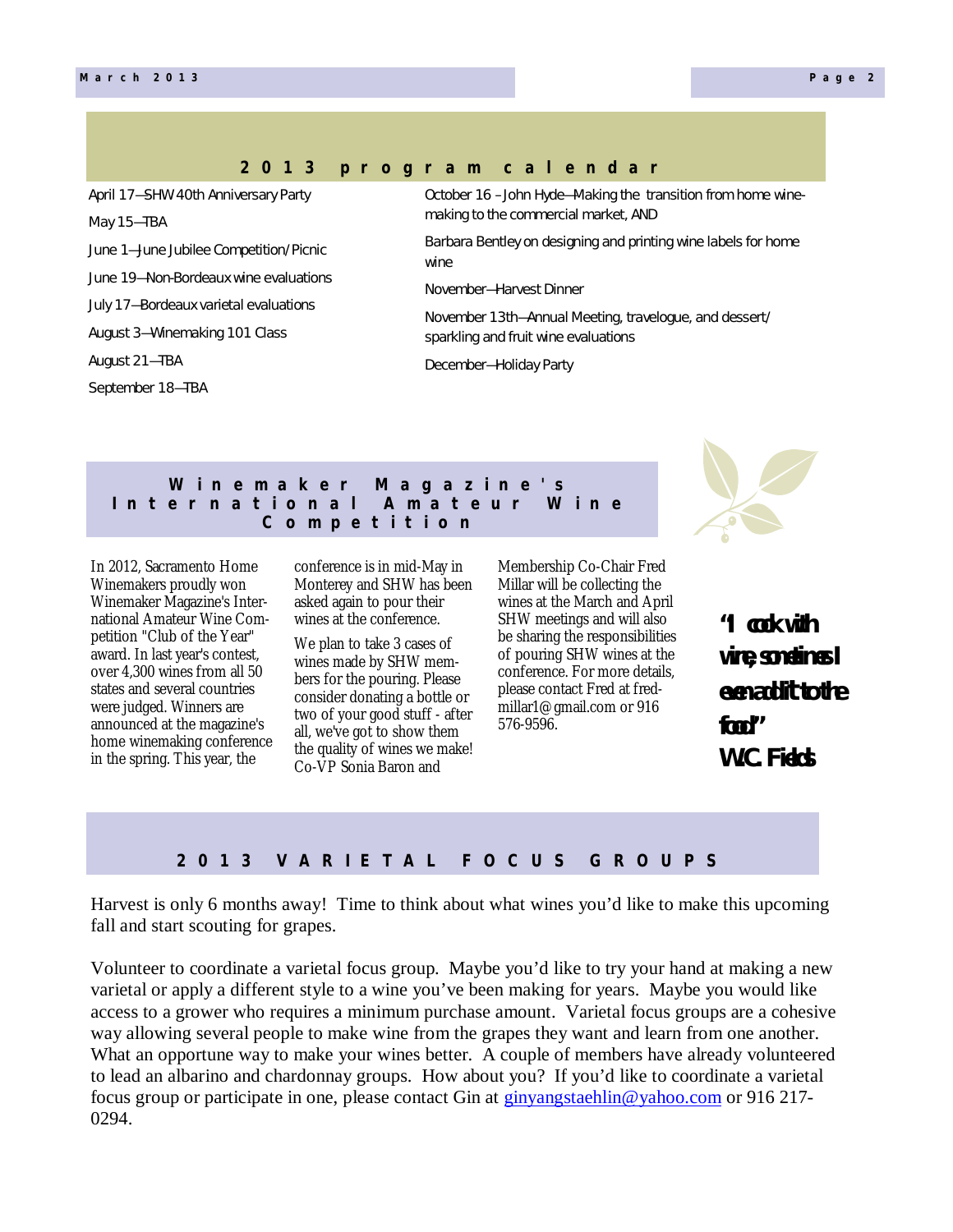# **J u n e J u b i l e e c o m p e t i t i o n J u n e 1 , 2 0 1 3**

#### **From the Chief Judge—DD Smith**

One of the joys of winemaking is to catch the reactions of friends or fellow winemakers as they sample your latest creation. If they're thoughtful enough, or QUALIFIED enough, an honest opinion of the flavor nuances and technical stature of your wines is even better. Easier said than done, right?

Why not consider entering your wines in the club June Jubilee competition? There, for a very nominal fee, your wine will receive the rapt attention of a carefully selected panel of judges who will taste, debate and finally, grade your wine. As your Chief Judge, I try to balance each three-person panel with a commercial winemaker, a very seasoned wine judge and, perhaps, a flier of sorts. All are very knowledgeable and are eager to look at YOUR wine and give it a fair shake. We don't permit members of this club to act as judges, and the tasting is blind so friendships and political influence are removed from the competition. The best part is that the Jubilee and the afternoon picnic is FUN – and it's always more fun when you have a dog in the race! I can't guarantee that your wine will win a medal, but I can guarantee that it will be carefully and individually JUDGED.

Entry information will be published in the next month or so … get those wines ready!



# **S H W C l u b L e a d e r s h i p**

#### **EXECUTIVE BOARD**

President—Gary Young, gycats@earthlink.net

Co-Vice Presidents–Sonia Baron, soniabaron@hotmail.com, and John Avila, Fred Millar mail@john-avila.com

Secretary—JD Phelps, jd.phelps@gmail.com

Treasurer—Mike Touchette, pinotsyrah@yahoocom

Past President—Donna Bettencourt, bettencourt1045@softcom.net

Membership Co-Chairs—Gin Yang-Staehlin, ginyangstaehlin@yahoo.com, and Fed Millar, fred.millar1@gmail.com

# **BOARD APPOINTEES**

Chief Judge—DD Smith, ddanjo@sbcglobal.net

Cellarmaster—Henry Wilkinson, hbwilkinson@jps.net

Hospitality—Holly Heggli, galstealth@hotmail.com

Judy Pinegar, Club Competition Coordinator, Webmaster, jpinegar@calwisp.com

#### **BOARD OF DIRECTORS**

Mikc Touchette, Chair Lynn Keay Donna Bettencourt Gary Young

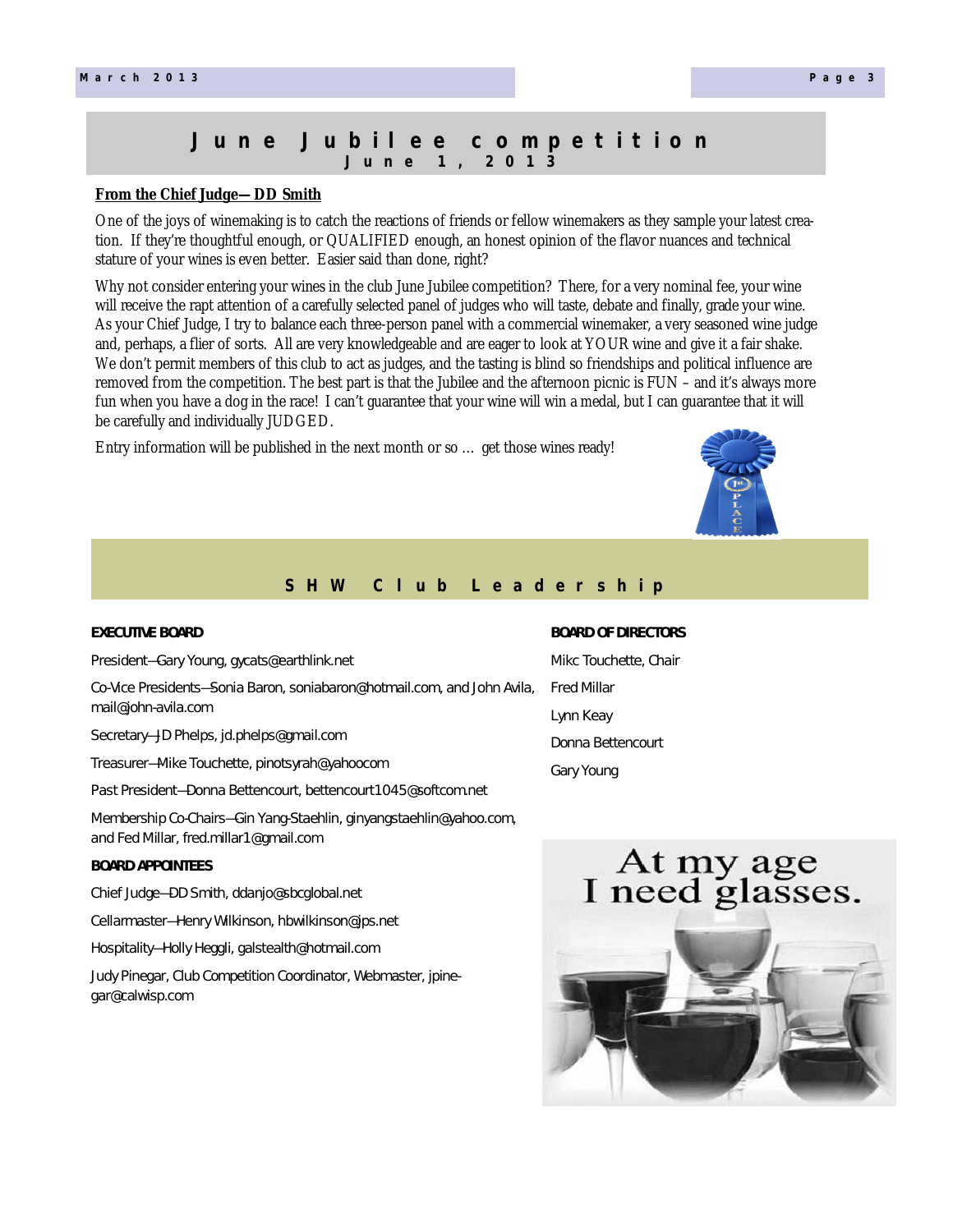# **SHW Membership Rosters Available**

Current Club membership rosters are available upon request. The electronic version of the membership information contains names, cities, phone numbers, and email addresses. No street addresses will be shared. Also not shared are those members who indicated "do not share" on their membership forms

These lists are for personal use only. Thanks for keeping them private and not using the information for commercial purposes.

Please contact Membership Co-Chair Gin Yang at ginyangstaehlin@yahoo.com. to request the latest membership roster.

# **U p c o m i n g h o m e w i n e c o m p e t i t i o n s a n d e v e n t s**

March 17-18- International Winemaking Magzaine Home Wine Competition and Conference

Entry deadline March 15, 2013 www.winemakermag.com/competition

invitation to any former member with whom you have contact.

March 23-24—Lodi Grape Festival Contact Aaron Kidder, aaronkidder@gmail.com

June 1—Sacramento Home Winemakers June Jubilee

June 22—ART AND WINE IN THE PARK. Arts and craft vendors, food, live music and a silent auction. Library Park in Lakeport, 1-5pm. Contact Ed Bublitz, edandcharb1@att.net

# **S H W 4 0 t h A n n i v e r s a r y c e l e b r a t i o n**

Remember our April 17th meeting will be devoted to the Celebration of the 40th Anniversary of the Sacramento Home Winemakers Club. .A "People's Choice" Judging will be held [Prize(s) to be awarded] for the Best Old (6 years or older) Red and White wines.

In addition, an award will be given for the "Oldest (drinkable) Wine" submitted. Keep searching for those "old" wines you have secreted away; they will be an important, informative and fun part of our evening. Please send a photo of you, whether a member then or not of SHW , from the 1970's to Sonia Baron soniabaron@hotmail.com. For some of you, that will surely be a baby picture, but for most of us, it will look

Something like this  $\rightarrow$ 





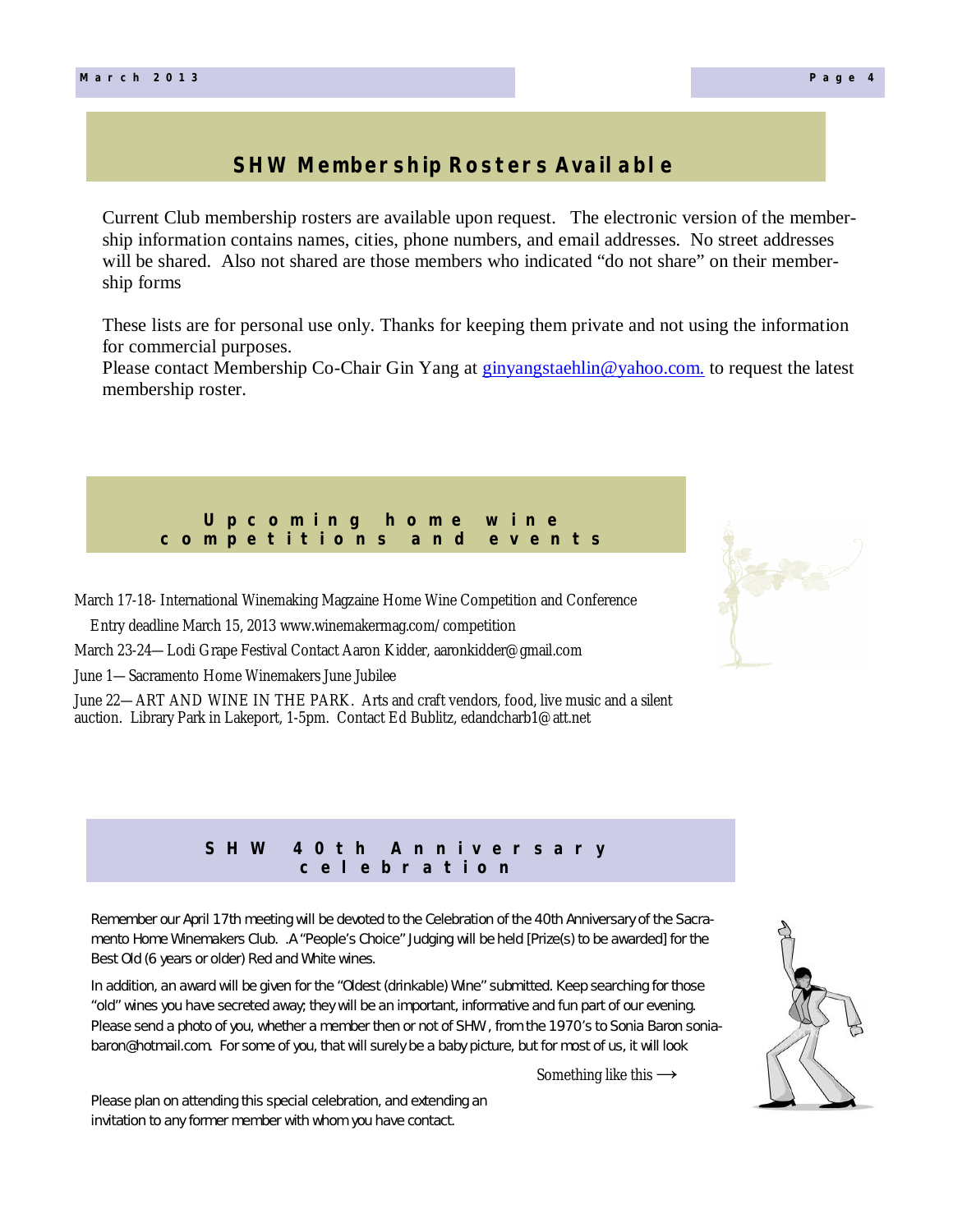WWW.SACRAMENTOHOMEWINEMAKERS.COM

# **M E M B E R R E S O U R C E S**

| Winemaking and<br><b>Vineyard Mentors</b> | <b>Contact Mentor Coordinator Bill Staehlin</b><br>and he'll match you up with a mentor.           |
|-------------------------------------------|----------------------------------------------------------------------------------------------------|
|                                           | bill.staehlin@sbcqlobal.net; 916 216-1753                                                          |
| <b>Club Equipment</b><br>Rental           | See list on right for information to borrow<br>the Club's destemmer-crusher, press, and<br>filter. |
| Oak Cubes for Age-<br>ing                 | Contact Bill Staehlin; contact info above.                                                         |
| <b>SHW Logo Wine</b><br><b>Glasses</b>    | Contact Sue Summersett to purchase SHW<br>logo wine glasses.                                       |
|                                           | sbsummer2002@yahoo.com; 916 354-2050                                                               |
| <b>SHW LogoWear</b>                       | Contact Fred Millar for more information.                                                          |
| Polo Shirts & Caps                        | Fredmillar1@gmail.com; 915 576-9596                                                                |
| Club's Web Site                           | www.SacHomeWine.org                                                                                |
|                                           |                                                                                                    |

# **CLUB EQUIPMENT**

Club equipment can be borrowed by SHW members. Reservations are handled on a first come, first served basis with a signed "Release Agreement" on file.

*Destemmer-Crusher* Contact: Andy Walter, 916 955-6373 andrew.walter@sbcglobal.net

# *Basket Press*

Contact: Lynn Keay, 916 969-4924 lynn.keay@gmail

*Filter*  Contact: Donna Bettencourt, 916 454- 5487, bettencourt1045@softcom.net bettencourt1045@softcom.net

Please note that there is a \$5 per use fee for the filter, and a \$10 fee for the crusherdestemmer. The press is free for member use.

# Wine Publication

# **Wine Faults: Causes, Effects, Cures**

### **By John Hudelson, PhD**

A precise and comprehensive description of the problems encountered at times by all winemakers and wine judges, Wine Faults covers the dfferences between flaws and faults, how flavors develop, how taste works and how it differs from smell in the evaluation of wine. From there it tackles the



increasing problems resulting from high alcohol wines as well as volatile acidity found in high pH wines common in some warm grape-growing regions. It also deals with the vegetal qualities of cool viticultural regions usually caused by methoxypyrazines and the occasional lady beetle. Every microbial infection found in today's wineries is fully described and arrayed in full color slides. Dense as the material may seem, the book is written in a manner that the layperson, or even the quality control professional who forgot that he ever took Organic Chemistry, can understand.

# **Available through the Wine Appreciation Guild, Bryan@wineappreciation.com**